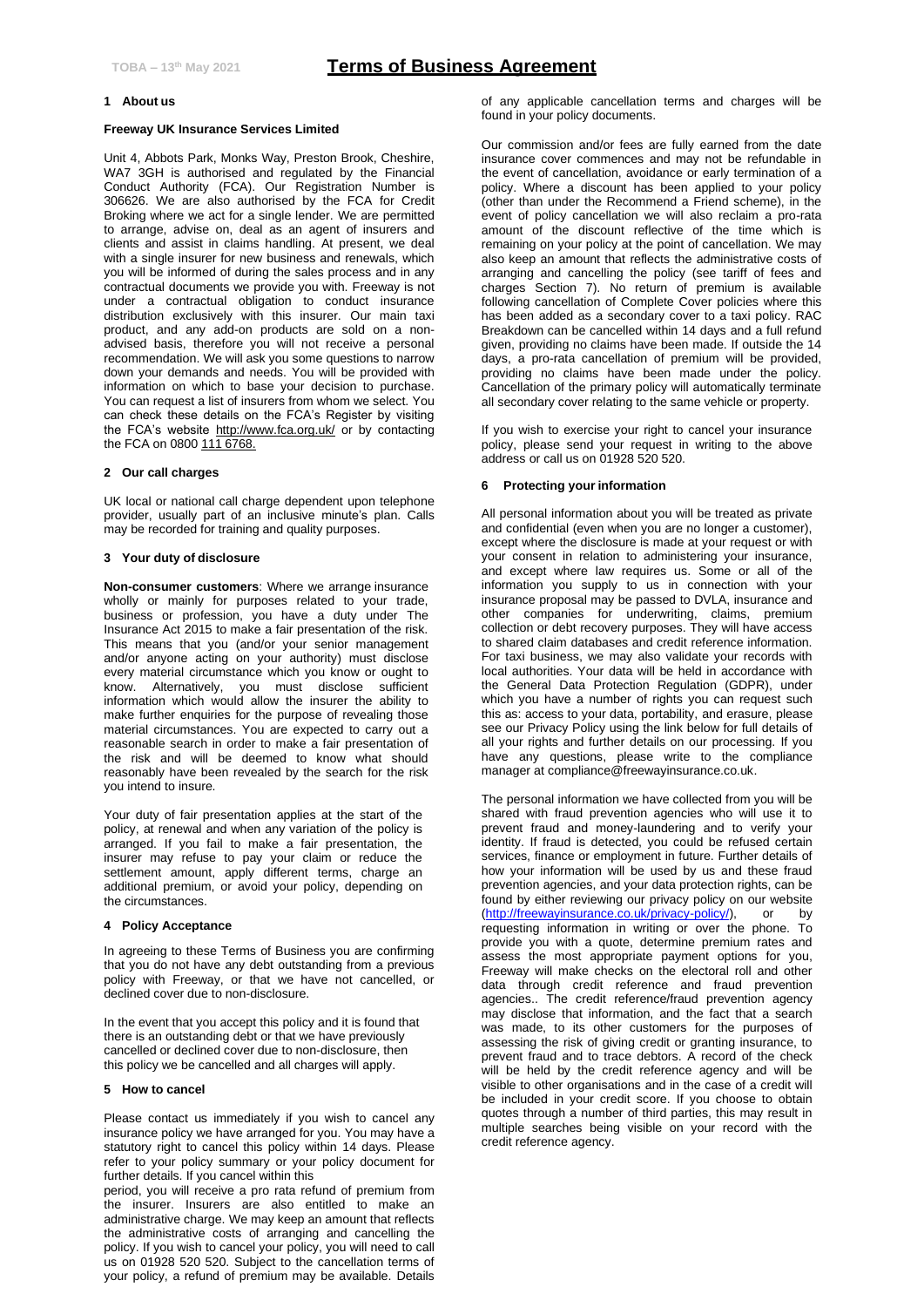## **7 How to claim**

We have a dedicated claims line for Motor policies. To report a new incident, or discuss an ongoing incident, please contact us on 01928 520 520, and select the relevant option.

For all other claims please refer to your policy summary or your policy document if you need to notify a claim. You should contact the insurer direct as soon as possible using the contact details provided.

**If a claim occurs and your vehicle is deemed a total loss, or we agree to pay a cash in lieu payment, if you have chosen to pay by Direct Debit, any outstanding balance to be paid to Premium Credit will be deducted from your claim settlement amount. If the balance that remains to be paid to Premium Credit is a higher amount than your claim settlement amount, any shortfall will be payable by you.**

**If your vehicle is repairable, or a third party is making a claim, you will need to continue paying your monthly payments.**

#### **8 Fees and charges**

In addition to premiums charged by the insurer, we make some charges to cover our administrative costs:

| <b>Charge/Fee Type</b>                                                                                      | <b>Charge/Fee Amount</b>  |
|-------------------------------------------------------------------------------------------------------------|---------------------------|
| New Business or Renewal<br>(Taxi) - Policies with an<br>inception prior to 01/06/21                         | Non-refundable £150.00    |
| New Business or Renewal<br>(Taxi) - Policies with an<br>inception 01/06/21<br>onwards                       | Non-refundable £160.00    |
| New Business or Renewal<br>(Fleet)                                                                          | Up to 10% of premium      |
| Breakdown                                                                                                   | £5.00                     |
| Mid-Term Adjustment<br>(Taxi)                                                                               | £25.00                    |
| Mid-Term Adjustment<br>(Fleet)                                                                              | £100.00                   |
| <b>Duplicate Documents</b>                                                                                  | £10.00                    |
| <b>Issuance of Green Card</b>                                                                               | £10.00                    |
| <b>Cancellation + the</b><br>following percentage of<br>the return premium<br>dependent on your<br>insurer: | £25.00                    |
| <b>Commission Payment</b>                                                                                   |                           |
| Wakam (policies incepted<br>up to and including<br>29/02/2020)                                              | 15%                       |
| Wakam (policies incepted<br>from 01/03/2020 onwards)                                                        | 10.9%                     |
| Wakam (policies incepted<br>from 01/03/2021 onwards)                                                        | 13%                       |
| CBC                                                                                                         | 10%                       |
| <b>RAC</b>                                                                                                  | Confirmation upon request |
| Kindertons Accident<br><b>Management Services</b>                                                           | Confirmation upon request |

Where a fee or charge is payable you will be advised before you commit to it.

# **9 Our Remuneration**

Prior to the conclusion of each insurance contract, or upon renewal, we will remind you of your right to be advised of the level of commission which we receive. You are entitled, at any time, to request information regarding any commission which we may have received as a result of placing your insurance business. When we sell you a policy the insurer pays us a percentage commission from the initial premium (see section 7 Fees and Charges). The amount we receive is also subject to claims performance, as we act as the agent of the insurer for claims. In addition

to any commission earned on policies purchased through us, we also earn a commission on any policies that are paid for via Direct Debit from Premium Credit Limited.

## **10 Debt Recovery**

If you are paying for your policy via Direct Debit, and are unable to keep up with your payments, any balance that is owed regarding this following the cancellation of your policy will become payable to us. You are agreeing by entering into this contract to adhere to the payments terms set by Freeway; If you fail to keep up with your premium payments, any outstanding amount may be referred to our debt recovery agency. This will incur additional costs, plus VAT at the prevailing rate, to collect the debt and will be added to the debt. By accepting this policy, you agree that you will be legally liable to pay this surcharge to the debt recovery agency and that payment of the same can be enforced against you in court.

## **11 Premium Credit**

We have an exclusive partner for any policies where you have chosen to pay via Direct Debit, Premium Credit Limited. Applications for credit will be passed to Premium Credit Ltd (PCL) who are required to meet responsibilities arising from the EU Consumer Credit Directive (CCD). In assessing your application, they will search the public information that a credit reference agency holds about you. The credit reference agency will add details of the search and your application to their record about you whether or not your application proceeds. This and other information about you may be used to make credit decisions about you and undertake checks for the prevention and detection of money laundering. If PCL are not able to provide credit facilities we will be unable to continue cover unless alternative payment arrangements are made.

#### **12 Protecting your money**

Prior to your premium being forwarded to the insurer, and for your protection, we either hold your money as an agent of the insurer (in which case your policy is treated as being paid for), or we hold it in a client bank account on trust for you.

We may transfer your money to another intermediary in some cases. However, your money will be protected at all times because of the requirements of FCA rules. We also reserve the right to retain interest earned on this account.

### **13 Insurer Security**

The insurers we use are regulated and are required to have adequate capital resources. However, we cannot guarantee the solvency of any insurer we place business with. An insolvent insurer may be unable to pay claims or may be unable to pay them in full and you may have to pay a further premium to arrange for alternative insurance cover.

## **14 Complaints**

It is our intention to provide a high level of service at all times and treat you fairly. However, if you have reason to make a complaint about our service you should contact us either by phone on 01928 520 520, email myservice@freewayinsurance.co.uk, or in writing to the address in section 1 (About Us). You may be entitled to refer the matter subsequently to the Financial Ombudsman Service (FOS). You can contact FOS by telephone on 0800 0234 567 and further information is available at http://www.financial-ombudsman.org.uk. They will expect you to follow the above procedure before contacting them.